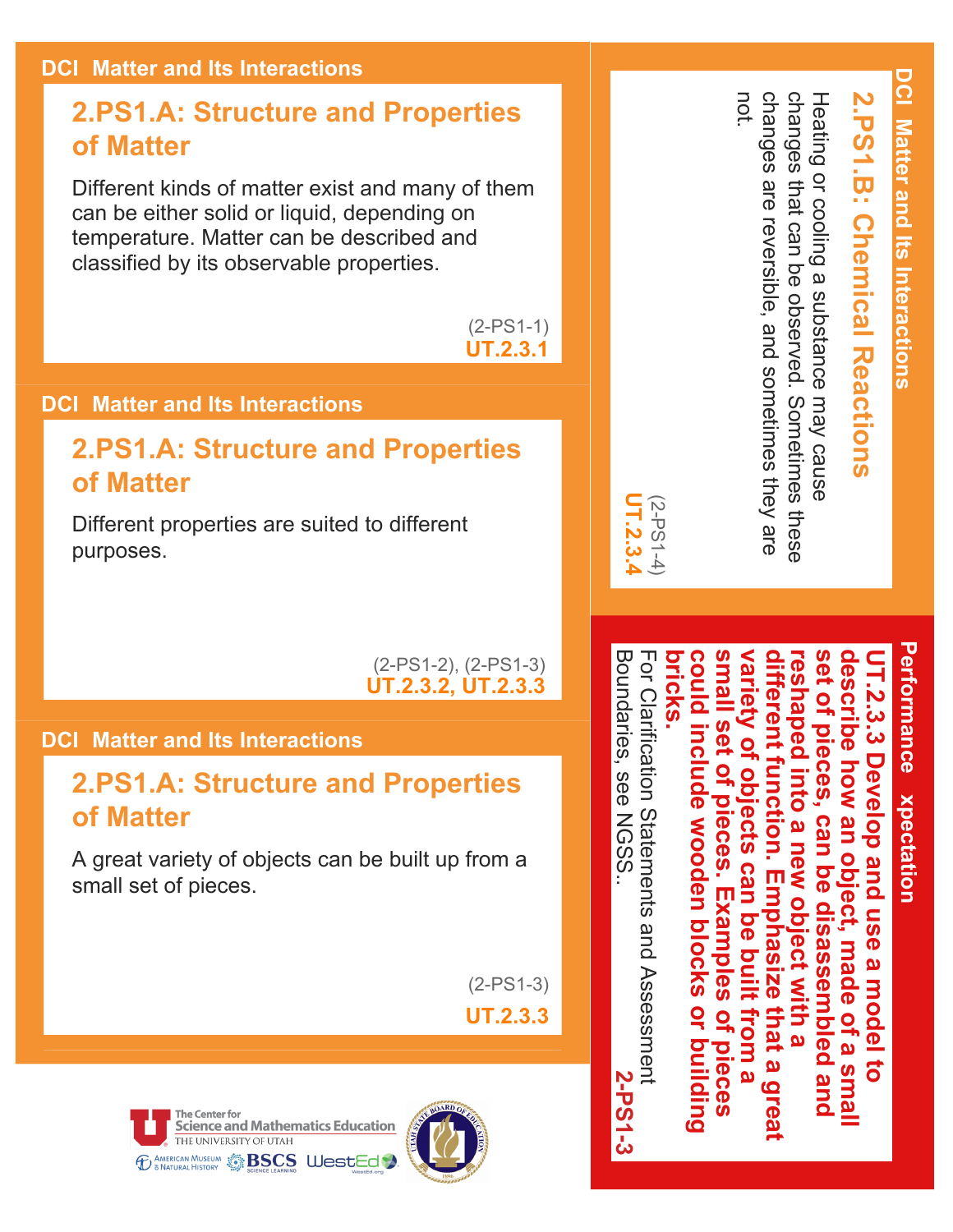#### **Performance xpectation**

**UT.2.3.1 Plan and carry out an investigation to classify different kinds of materials based on patterns in their observable properties. Examples could include sorting materials based on similar properties such as strength, color, flexibility, hardness, texture, or whether the materials are solids or liquids.**

For Clarification Statements and Assessment<br>Boundaries, see NGSS.<br>2-PS1-1 Boundaries, see NGSS.

to answer a question.

to answer a question

(2-PS1-1)

**UT.2.3.1**

#### **Performance xpectation**

**UT.2.3.2 Construct an explanation showing how the properties of materials influence their intended use and function. Examples could include using wood as a building material because it is lightweight and strong or the use of concrete, steel, or cotton due to their unique properties.**

For Clarification Statements and Assessment Boundaries, see NGSS. **2-PS1-2** 

#### **Performance xpectation**

**UT.2.3.4 Obtain, evaluate, and communicate information about changes in matter caused by heating or cooling. Emphasize that some changes can be reversed and some cannot. Examples of reversible changes could include freezing water or melting crayons. Examples of irreversible changes could include cooking an egg or burning wood.** For Clarification Statements and Assessment<br>Boundaries, see NGSS. 2-PS1-4 Boundaries, see NGSS.





Planning and Carrying Out Investigations to produce data to serve as the basis for evidence to produce data to Plan and conduct an investigation collaboratively Plan and conduct an investigation collaboratively solutions solutions. provide data to support explanations or design provide data to support explasimple investigations, based on fair tests, which buil dquestions or test solutions to problems in K-2 Planning and carrying out investigations to answer **Planning and Carrying Out** s on prior experiences and progresses to investigations, based on fair tests, which ns or test solutions to problems in K–2 g and carrying out investigations to answer serve as the basis for evidence **Investigations** ns or design

## **Science and Science and Engineering Practice** ngineering Practice

**Science and Engineering Practice**

ngineering Practice

Science and

# **Analyzing and Interpreting Data** Analyzing and Interpreting Data

Analy zing data in K–2 buil ds on prior experiences and progresses to coll ect-ing, recording, and sharing observations.

determine if it works as intended determine if it works Analyze data from tests of an object or tool to Analyze data from tests of an object or tool to as intended.

UT.2.3.2 **UT.2.3.2** (2-PS1-2)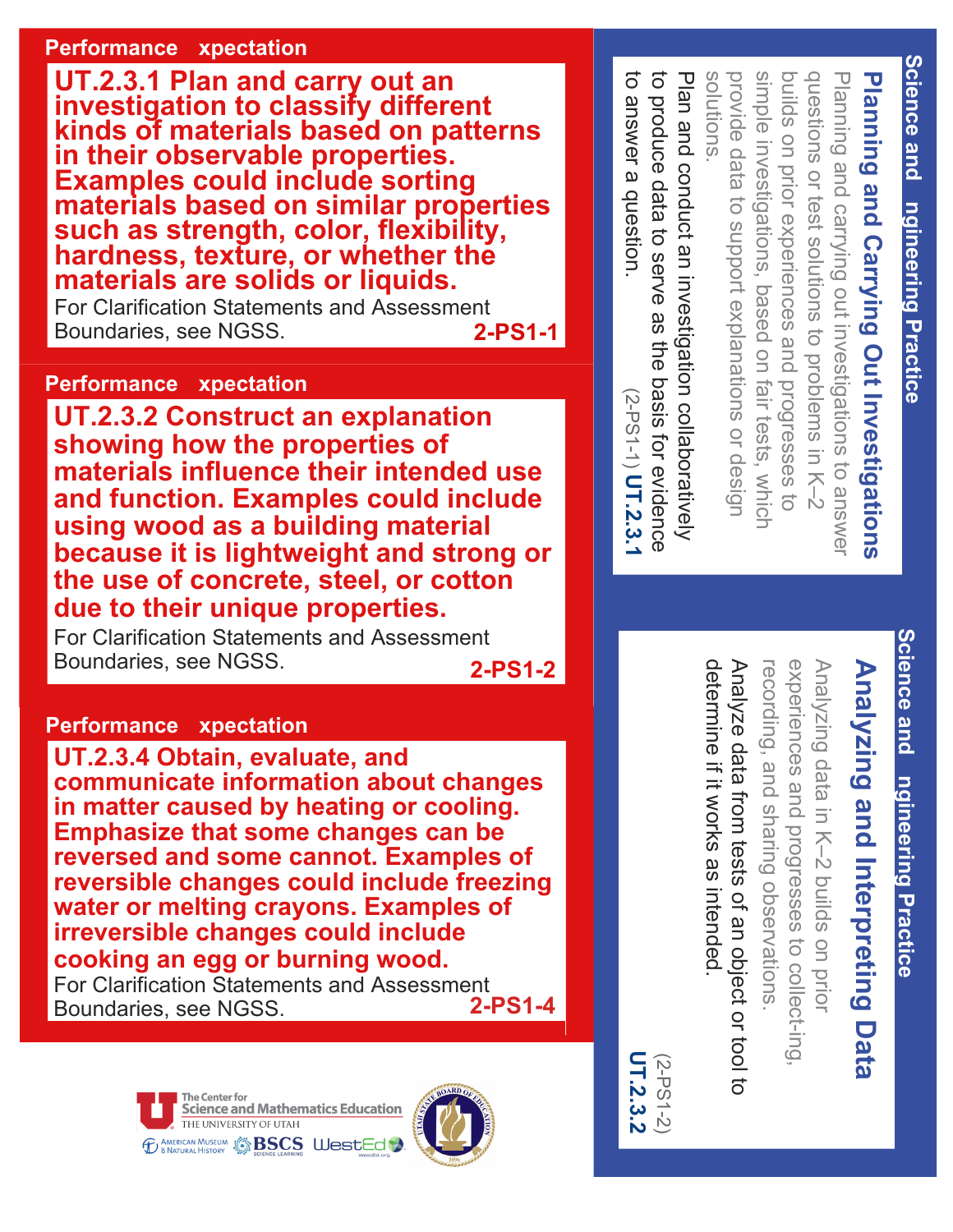

Not included in 2nd Grade UT Standards.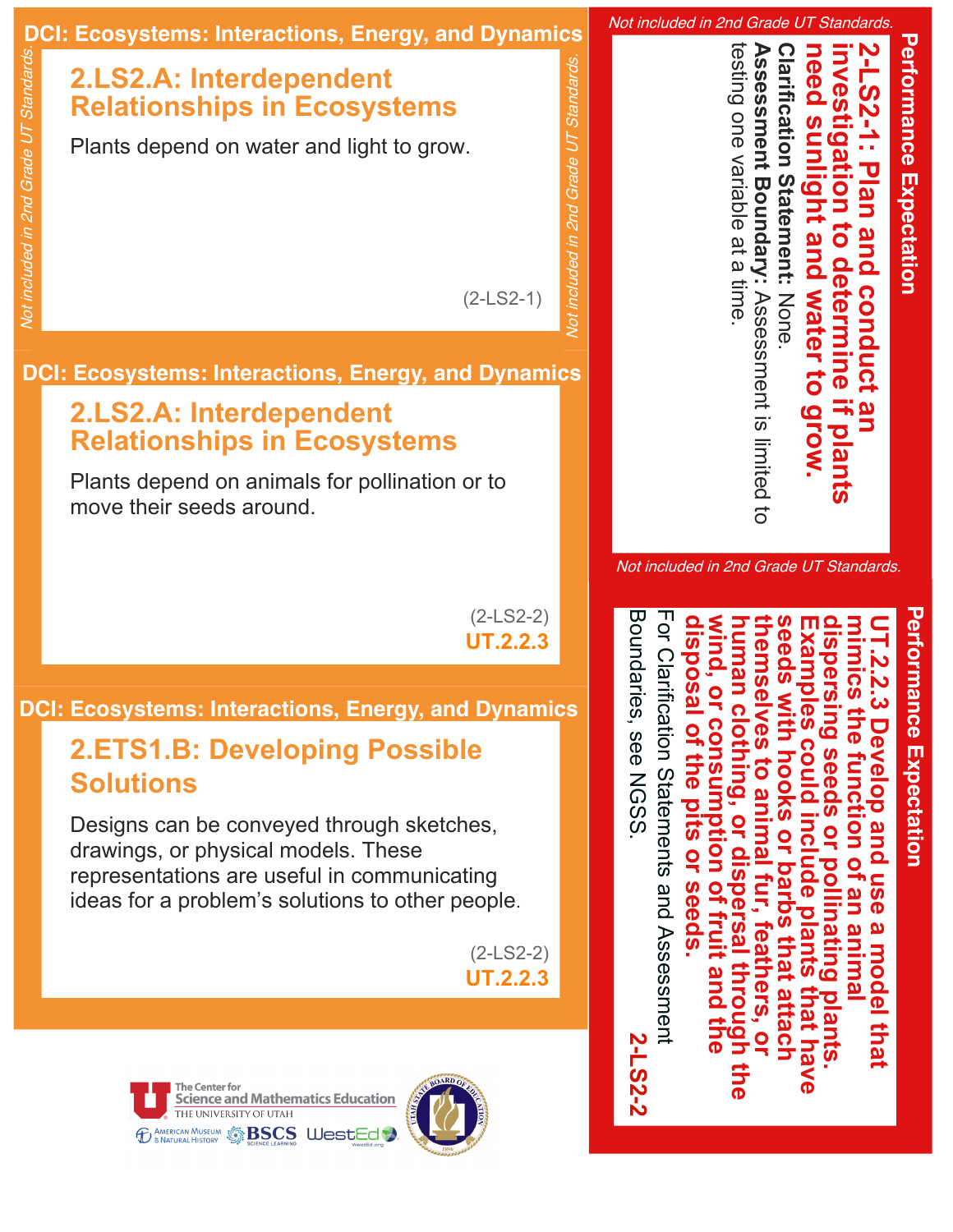

#### **Common Core State Standards for ELA/Literacy**

#### **Speaking & Listening SL.2.5 Presentation of Knowledge and Ideas**

Create audio recordings of stories or poems; add drawings or other visual displays to stories or recounts of experiences when appropriate to clarify ideas, thoughts, and feelings.

#### **Common Core State Standards for ELA/Literacy**

#### **W.2.7 Research to Build and Present Knowledge**

Participate in shared research and writing projects (e.g., read a number of books on a single topic to produce a report; record science observations).

#### **Common Core State Standards for ELA/Literacy**

#### **W.2.8 Research to Build and Present Knowledge**

Recall information from experiences or gather information from provided sources to answer a question.

Not included in 2nd Grade UT Standards.

Not included in 2nd Grade UT Standards.



Not included in 2nd Grade UT Standards.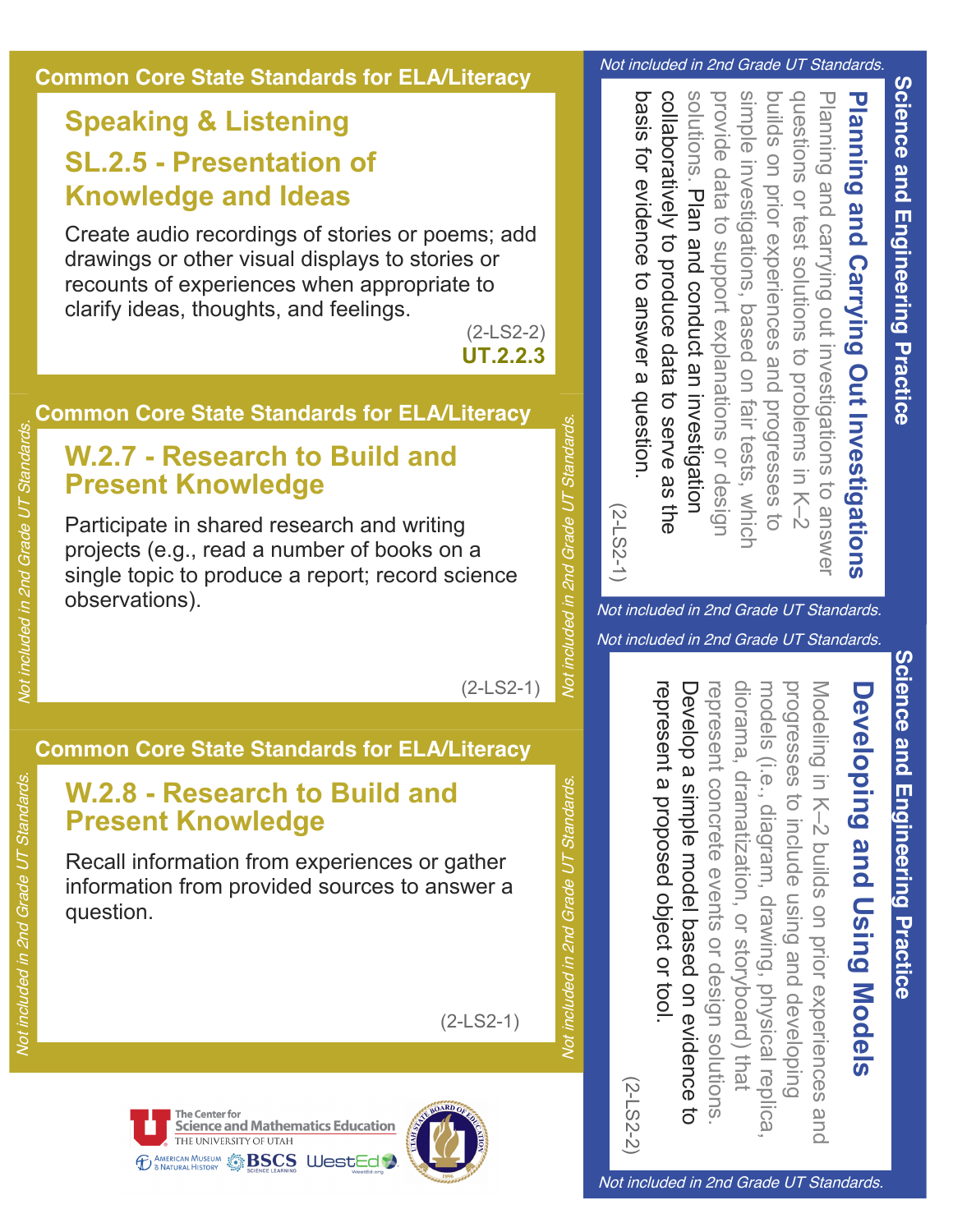#### **DCI: Earth's Systems**

#### **2.ESS2.A: Earth Materials and Systems**

Wind and water can change the shape of the land.

> $(2-ESS2-1)$ **UT 2.1.1**

#### **DCI: Earth's Systems**

#### **2.ESS2.B: Plate Tectonics and Large-Scale System Interactions**

Maps show where things are located. One can map the shapes and kinds of land and water in any area.

> $(2-ESS2-2)$ **UT.2.1.3**

#### **DCI: Earth's Systems**

#### **2.ESS2.C: The Roles of Water in Earth's Surface Processes**

Water is found in the ocean, rivers, lakes, and ponds. Water exists as solid ice and in liquid form.

**Science and Mathematics Education** 

**state.**

2-ESS2-1 **2-ESS2-1**

Not included in 2nd Grade UT Standards. Vot included in 2nd Grade UT Standards

 $(2-ESS2-3)$ 

**Design Solution**

**esign Solution** 

**2.ETS1.C: Optimizing the**

2.ETS1.C: Optimizing the

(2ESS21) (2-ESS2-1 **UT.2.1.1**

test designs.

test designs

solution to a problem, it is useful to compare and Because there is always more than one possible

Because there is always more than one possible<br>solution to a problem, it is useful to compare and

**Performance Expectation Performance Expectation** T.2.1.1

**depict water in the solid or liquid canyons, or floodplains and could models could include valleys, and water on Earth. Examples of illustrating the patterns of landforms UT.2.1.1 Develop and use models**  depict water in the solid or liquid and water on Earth. Examples models could include valleys, canyons, lustrating the patterns of landforms Develop and use models or floodplains and could  $\overline{\mathbf{Q}}$ 

For Clarification Statements and Assessment<br>Boundaries, see NGSS. Boundaries, see NGSS. For Clarification Statements and Assessment





THE UNIVERSITY OF UTAH *ED AMERICAN MUSEUM* SPING BSCS WestEd

The Center for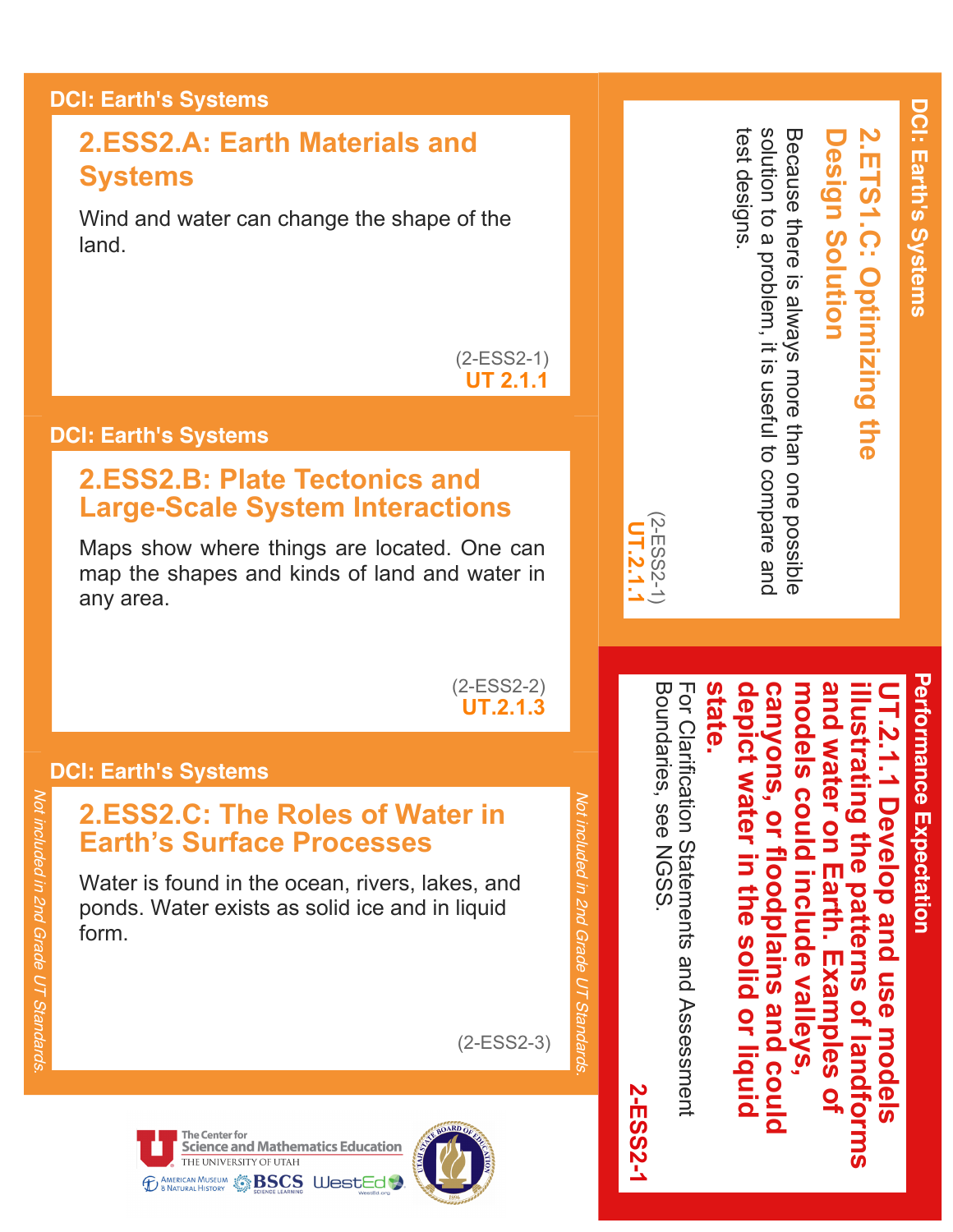#### **Common Core State Standards for ELA/Literacy**

#### **Speaking & Listening**

#### **SL.2.5 Presentation of Knowledge and Ideas**

Create audio recordings of stories or poems; add drawings or other visual displays to stories or recounts of experiences when appropriate to clarify ideas, thoughts, and feelings.

 $(2-ESS2-2)$ **UT.2.1.3**

#### **Common Core State Standards for ELA/Literacy**

#### **W.2.6 Production and Distribution of Writing**

With guidance and support from adults, use a variety of digital tools to produce and publish writing, including in collaboration with peers.

 $(2-ESS2-3)$ 

#### **Common Core State Standards for ELA/Literacy**

#### **W.2.8 Research to Build and Present Knowledge**

Recall information from experiences or gather information from provided sources to answer a question.

**Common Core State Standards for ELA/Literacy** Common Core State Standards for EL. terac

**Common Core State Standards for ELA/Literacy**

**terac** 

Common Core State Standards for EL.

## **Reading Informational Text** Reading Informational Text

### and ldeas **and Ideas RI.2.9 Integration of Knowledge**  RI.2.9 - Integration of Knowledge

presented by two texts on the same topic presented by two Compare and contrast the most important points Compare and contrast the most important points texts on the same topic.

steps in technical procedures in a text.

steps in technical procedures in a text

(2ESS21) **UT.2.1.1**

(2-ESS2-

Not included in 2nd Grade UT Standards.

Not included in 2nd Grade UT Standards.

Not included in 2nd Grade UT Standards.

Vot included in 2nd Grade UT Standards.

(2ESS21) **UT.2.1.1**

(2-ESS2-1

historical events, scientific ideas or concepts, or

 $\overline{Q}$ 

historical events, scientific ideas or concepts, Describe the connection perseen a series of

Describe the connection between a series of

**RI.2.3 Key Ideas and Details**

.2.3 - Key Ideas and Details

**Reading Informational Text**

Reading Informational Text

 $(2-ESS2-3)$ 



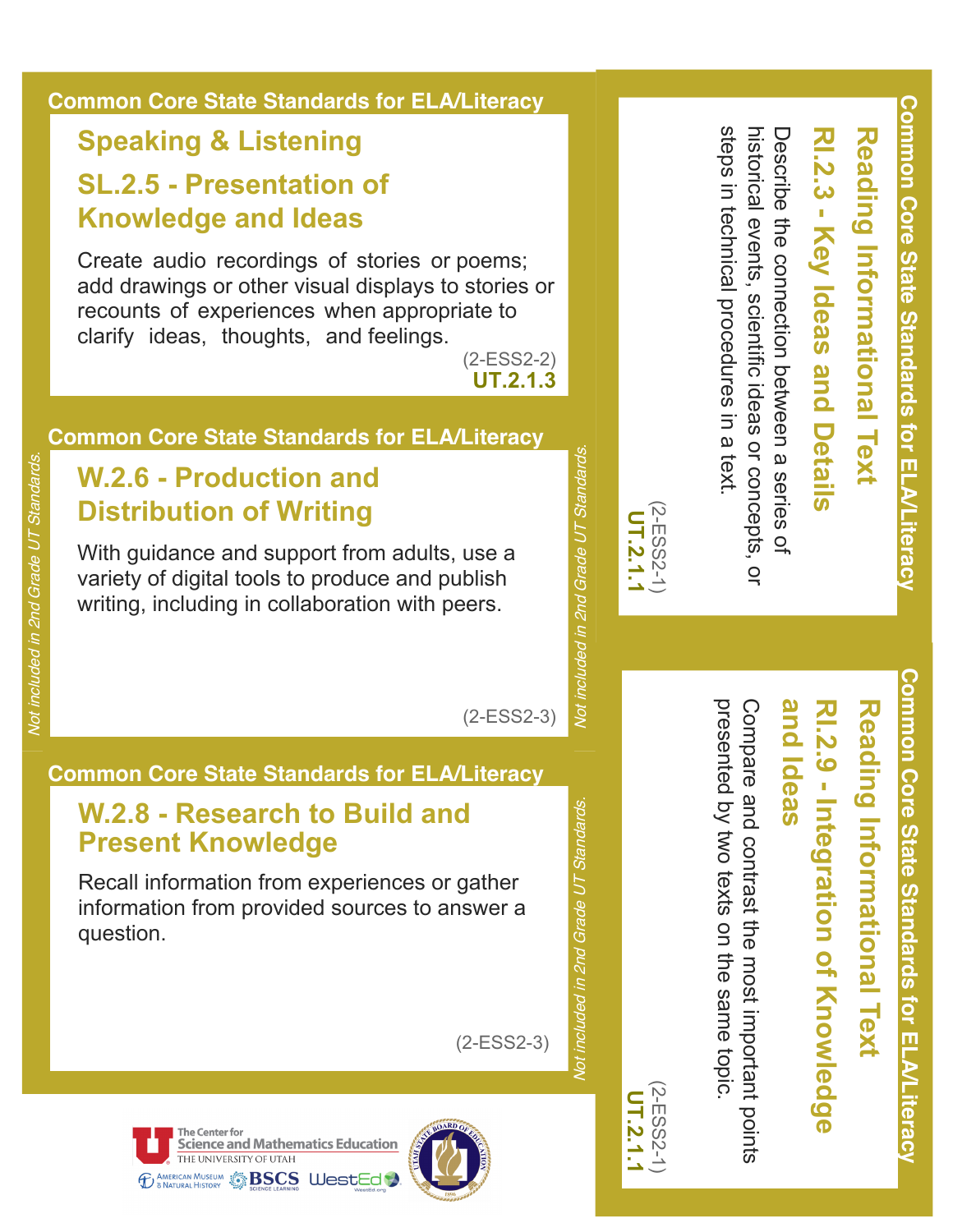#### **2.ESS1.C: The History of Planet Earth**

Some events happen very quickly; others occur very slowly, over a time period much longer than one can observe.

> $(2-ESS1-1)$ **UT.2.1.2**

#### **Performance Expectation**

**UT.2.1.2 Construct an explanation about changes in Earth's surface that happen quickly or slowly. Emphasize the contrast between fast and slow changes. Examples of fast changes could include volcanic eruptions, earthquakes, or landslides. Examples of slow changes could include the erosion of mountains or the shaping of canyons.**

For Clarification Statements and Assessment<br>Boundaries, see NGSS Boundaries, see NGSS.

#### **Science and Engineering Practice**

#### **Constructing Explanations and Designing Solutions**

Constructing explanations and designing solutions in K– 2 builds on prior ex-periences and progresses to the use of evidence and ideas in constructing evidence-based accounts of natural phenomenon and designing solutions. Make observations from several sources to construct an evidence-based account for natural phenomena.

> $(2-ESS1-1)$ **UT.2.1.2**





|        | Щ        |
|--------|----------|
| ᆜ      | S        |
| ৩<br>Þ | $\omega$ |
|        |          |
|        |          |
| o      |          |

(2ESS11) **UT.2.1.2**

**2-ESS** 



.

CCSS text

CCSS text

**Crosscutting Concept**

**Crosscutting Concept** 

**Stability and Change**

 $\overline{\mathbf{c}}$ 

**Stability and Chang** 

**Common Core State Standards for Mathematics with mathematics Common Core State Standards for Mathematics** Mathematical Practices MP.4 - Mode **Mathematical Practices** with mathematics **MP.4 Model**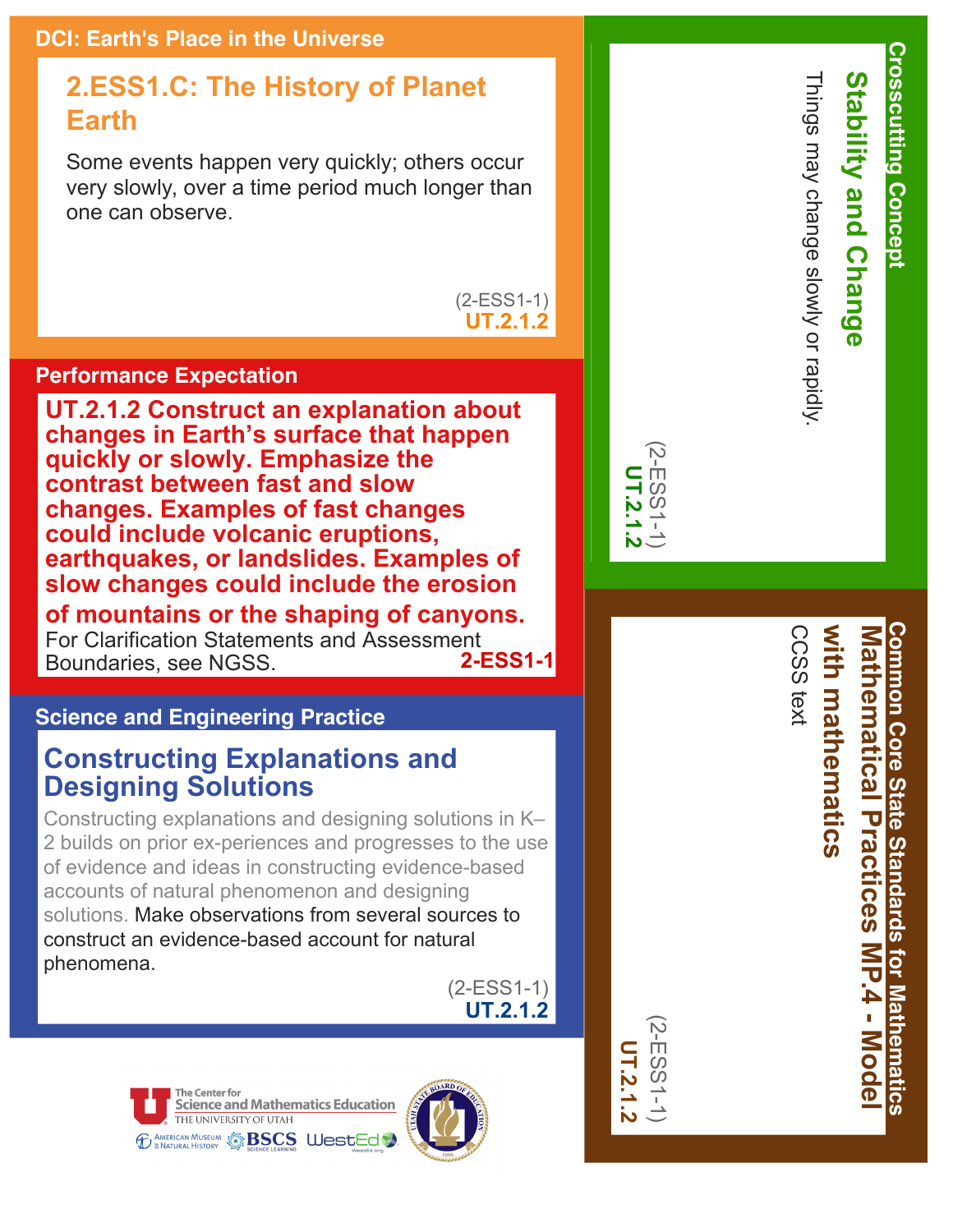



**DCI: From Molecules to Organisms: Structures and Processes**

#### **1.LS1.A: Structure and Function**

All organisms have external parts. Different animals use their body parts in different ways to see, hear, grasp objects, protect themselves, move from place to place, and seek, find, and take in food, water and air. Plants also have different parts (roots, stems, leaves, flowers, fruits) that help them survive and grow.

 $(1-LS1-1)$ **UT.2.2.4**

#### **DCI: From Molecules to Organisms: Structures and Processes**

#### **1.LS1.B: Growth and Development of Organisms**

Adult plants and animals can have young. In many kinds of animals, parents and the offspring themselves engage in behaviors that help the offspring to survive.

Not included in 2nd Grade UT Standards

Not included in 2nd Grade UT Standards

 $(1-LS1-2)$ 

Not included in 2nd Grade UT Standards

uded in 2nd Grade UT

inclu

Standard.

**DCI: From Molecules to Organisms: Structures and Processes**

#### **1.LS1.D: Information Processing**

Animals have body parts that capture and convey different kinds of information needed for growth and survival. Animals respond to these inputs with behaviors that help them survive. Plants also re-spond to some external inputs.

> $(1-LS1-1)$ **UT.2.2.4**

Not included in 2nd Grade UT Standards.

phenomena, and used as evidence world can be phenomena, and used as evidence. world can be observed, Patterns in the natural and human designed Patterns in the natural and human designed observed used to describe used to describe

**Crosscutting Concept**

**Crosscutting Concept** 

**Patterns**

atterns

 $\overline{\mathbf{U}}$ 

Not included in 2nd Grade UT Standards.

(1LS12)

# **Structure and Function**

function(s). and designed objects are related to their and designed objects The shape and stability of structures of natural s)uotion(s The shape and stability of structures of natura are related to their

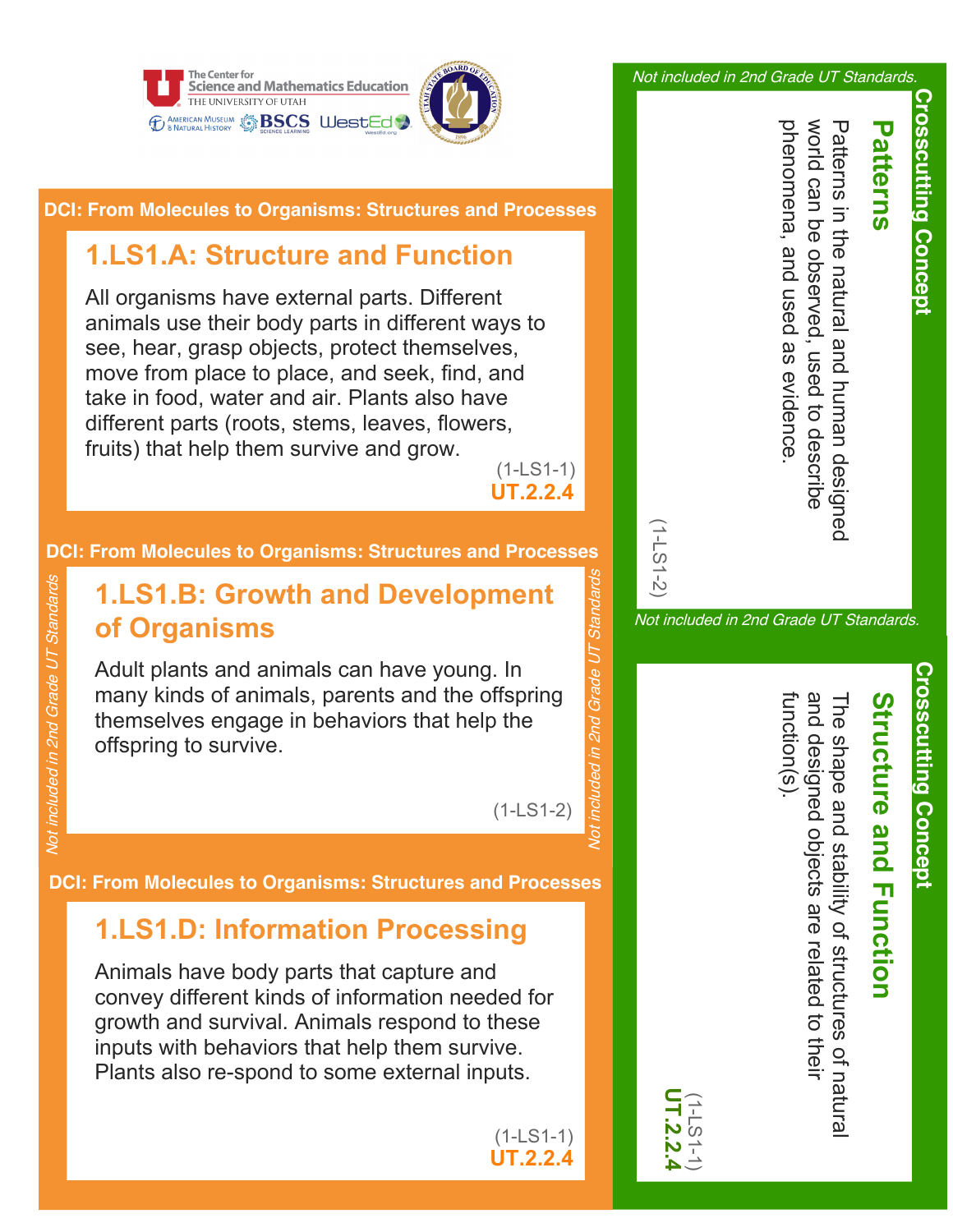#### **Performance Expectation**

**UT.2.2.1 Obtain, evaluate, and communicate information about patterns of living things (plants and animals, including humans) in different habitats. Emphasize the diversity of living things in land and water habitats. Examples of patterns in habitats could include descriptions of temperature or precipitation and the types of plants and animals found in land habitats.** No NGSS equivalent.

#### **Crosscutting Concept**

#### **Cause and Effect**

Events have causes that generate observable patterns.

 $(2-LS2)$ 

#### **Crosscutting Concept**

The shape and stability of structures of natural and designed objects are related to their function(s).

> $(2-LS2)$ **UT.2.2.3**





| $(-1)$<br>$-2)$<br>2.3                                                                 | Ŝ                                                                                       |
|----------------------------------------------------------------------------------------|-----------------------------------------------------------------------------------------|
|                                                                                        | Not included in 2nd Grade UT Standards.                                                 |
| UT.2.3.4<br>$(2-PS1-4)$                                                                | UT.2.3.1<br>$(2-PS1-1)$                                                                 |
| patterns.<br>Events have causes that generate observable<br><b>Cause</b><br>and Effect | World can be observed.<br>Patterns in the natural and human designed<br><b>Patterns</b> |
| <u>Crosscutting Concept</u>                                                            | <b>Crosscutting Concept</b>                                                             |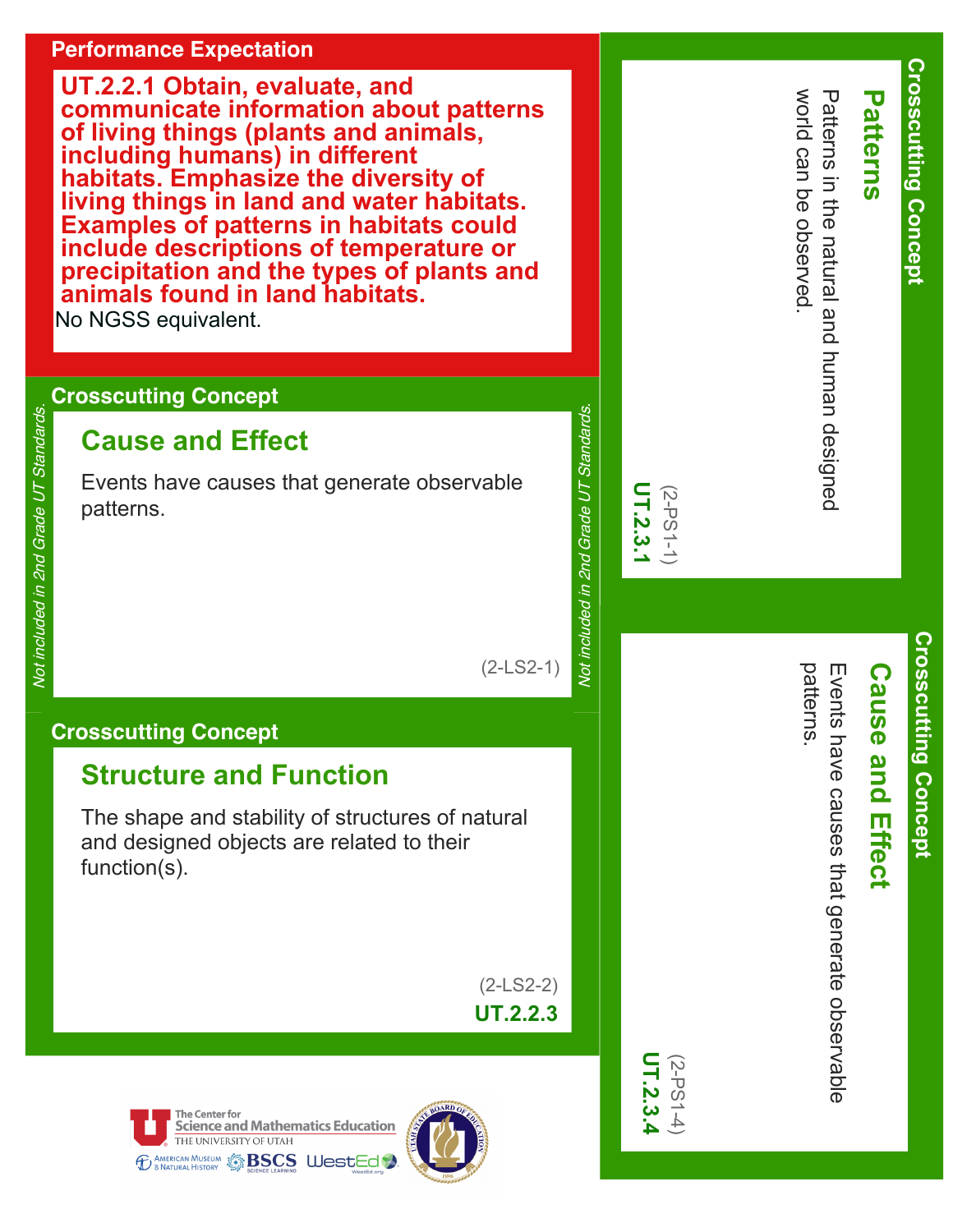#### **Constructing Explanations and Designing Solutions**

Constructing explanations and designing solutions in K–2 builds on prior experiences and progresses to the use of evidence and ideas in constructing evidence-based accounts of natural phenomenon and designing solutions.

Make observations (firsthand or from media) to construct an evidence-based account for natural phenomena. (2-PS1-3) **UT.2.3.3**

#### **Science and Engineering Practice**

#### **Engaging in Argument from Evidence**

Engaging in argument from evidence in K–2 builds on prior experiences and progresses to comparing ideas and representations about the natural and designed world(s). Construct an argument with evidence to support a claim.

(2-PS1-4) **UT.2.3.4**

#### **Common Core State Standards for ELA/Literacy**

#### **Reading Informational Text**

#### **RI.2.3 - Key Ideas and Details**

Describe the connection between a series of historical events, scientific ideas or concepts, or steps in technical procedures in a text.

> (2-PS1-4) **UT.2.3.4**





**Crosscutting Concept Crosscutting Concept**

Cause and **Cause and Effect** Effect

evidence to support or

about causes.

about causes

evidence to support or refute student ideas

student ideas

Simple tests can be designed to gather

Simple tests can be designed to gather

UT.2.3.2 **UT.2.3.2** (2-PS1-2)

> **Crosscutting Concept Crosscutting Concept**

## **Energy and Matter Energy and Matter**

shapes. put together into larger pieces, or change put together into Objects may break into smaller pieces and Objects may break into smaller pieces and be er pieces, or change  $\overline{\mathsf{q}}$ 

**UT.2.3.3** UT.2.3.3 (2-PS1-3)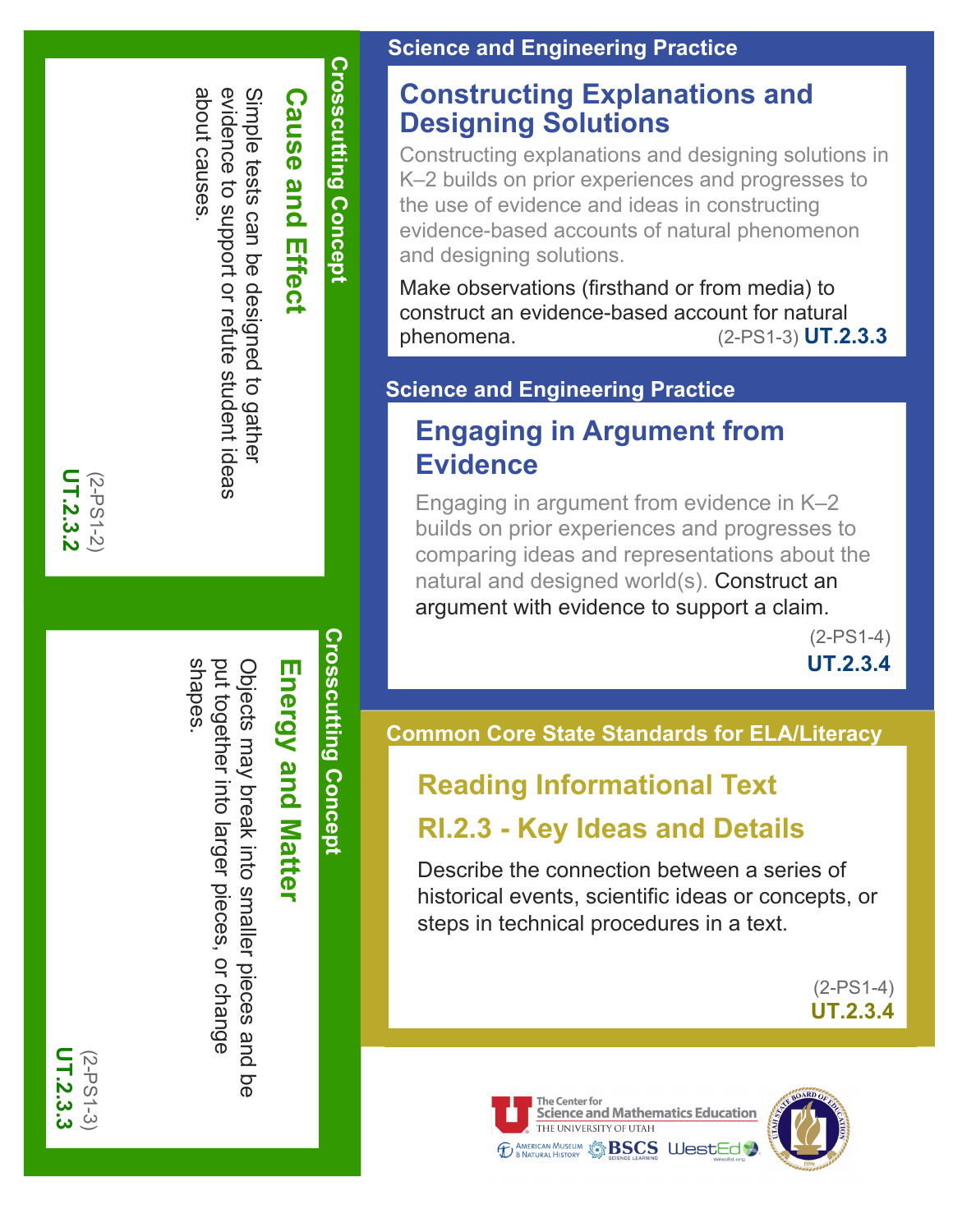#### **W.2.1 - Text Types and Purposes**

Write opinion pieces in which they introduce the topic or book they are writing about, state an opinion, supply reasons that support the opinion, use linking words (e.g., because, and, also) to connect opinion and reasons, and provide a concluding statement or section.

> (2-PS1-4) **UT.2.3.4**

#### **Common Core State Standards for ELA/Literacy**

#### **W.2.7 - Research to Build and Present Knowledge**

Participate in shared research and writing projects (e.g., read a number of books on a single topic to produce a report; record science observations).

(2-PS1-1), (2-PS1-2), (2-PS1-3) **UT.2.3.1, UT.2.3.2, UT.2.3.3**

**Common Core State Standards for ELA/Literacy**

#### **Reading Informational Text**

**RI.2.8 - Integration of Knowledge and Ideas**

Describe how reasons support specific points the author makes in a text.

> (2-PS1-2), (2-PS1-4) **UT.2.3.2, UT.2.3.4**





**Reading Informational Text RI.21 - Key Ideas and Details**

**Common Core State Standards for** 

**ELA/L**

**iteracy**

understanding of key details where, when, why, and how to demonstrate where, when, why Ask and answer such questions as who, what, Ask and answer such questions as who, what, understanding of key details in a text. and how to demonstrate in a text.

#### **W.2.8 - Research to Build and Present Knowledge**

Recall information ።<br>በ  $\exists$ experiences o $\mathbin{\rightharpoondown}$ gathe $\mathbin{\rightharpoondown}$ information ።<br>በ  $\exists$ provided source $\omega$ ರ answeر<br>م question.

(2-PS1-1), (2-PS1-2), (2-PS1-3)

(2-PS1- 4) **UT.2.3.4.**

UT.2.3.4

**UT.2.3.1, UT.2.3.2, UT.2.3.3**

UT.2.3.3

UT.2.3.2

**UT.2.3.1**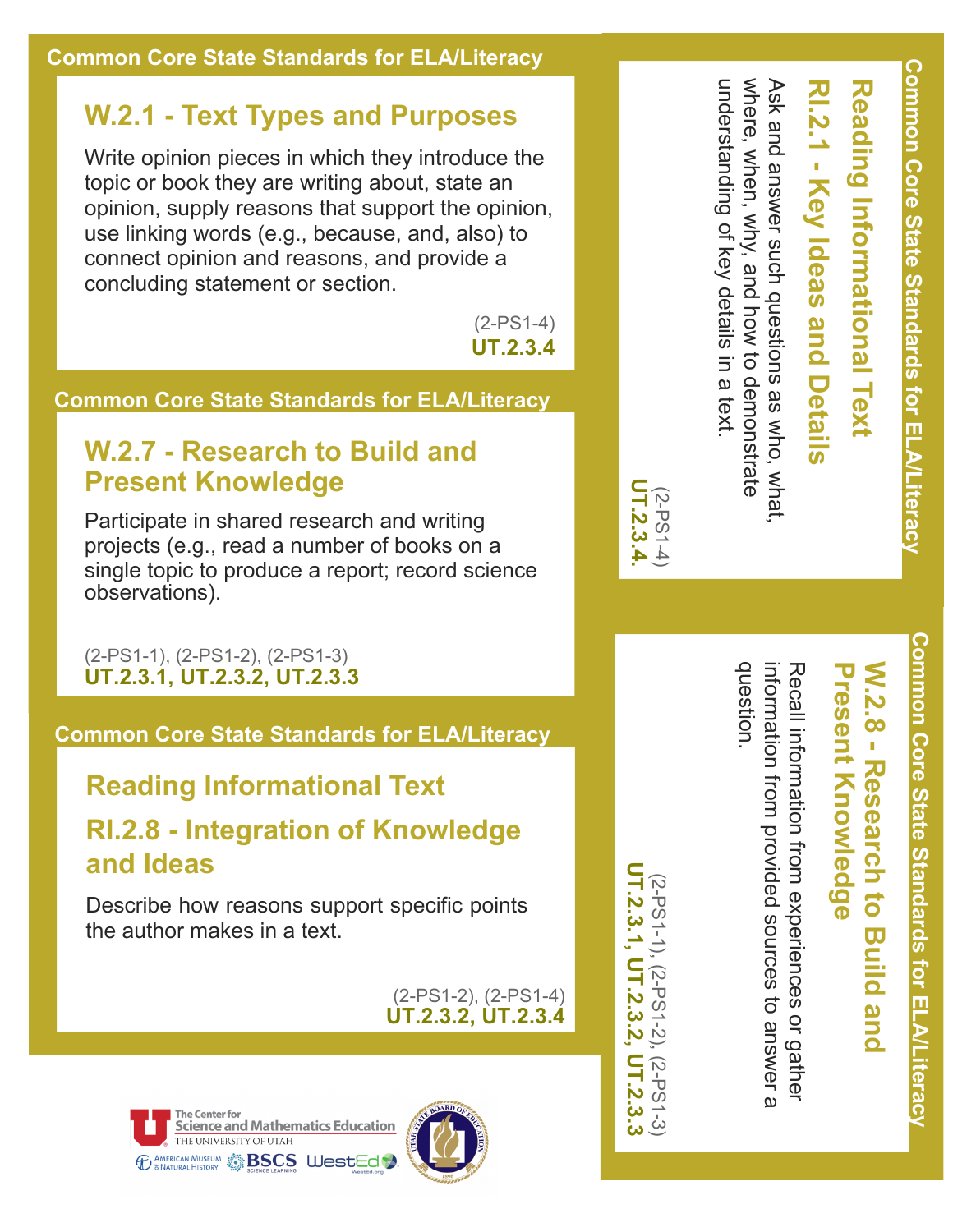

**Measurement & Data 2.MD.D.10 - Represent and interpret data.**

Draw a picture graph and a bar graph (with single-unit scale) to represent a data set with up to four categories. Solve simple put-together, take-apart, and compare problems using information presented in a bar graph.

(2-PS1-1), (2-PS1-2) **UT.2.3.1, UT.2.3.2**

**Common Core State Standards for Mathematics Mathematical Practices MP.2 - Reason abstractly and quantitatively** CCSS text

> (2-PS1-2) **UT.2.3.2**

**Common Core State Standards for Mathematics Mathematical Practices MP.4 - Model with mathematics**

CCSS text

(2-PS1-1), (2-PS1-2) **UT.2.3.1, UT.2.3.2**





**Common Core State Standards for Mathematics Common Core State Standards for Mathematics** CCappropriate tools strategically **appropriate Mathematical** ()<br>() text **Practices strategically MP.5 - Use**

**UT.2.3.2** UT.2.3.2 (2-PS1-2)

> **data. 2.MD.D.10 Represent and interpret N.N.D.D.10 - Represent and interprett** Measurement & Data **Measurement & Data**

**Common Core State Standards for Mathematics**

Common Core State Standards for Mathematics

and compare problems using information Draw a picture graph and a bar graph (with single-<br>unit scale) to represent a data set with up to four presented in a bar graph categories. presented in a bar graph. and compare problems using information categories. Solve simple put-together, take-apart, unit scale) to represent Draw a picture graph and a bar graph (with single-Solve simple put-together, take-apart a data set with up to four

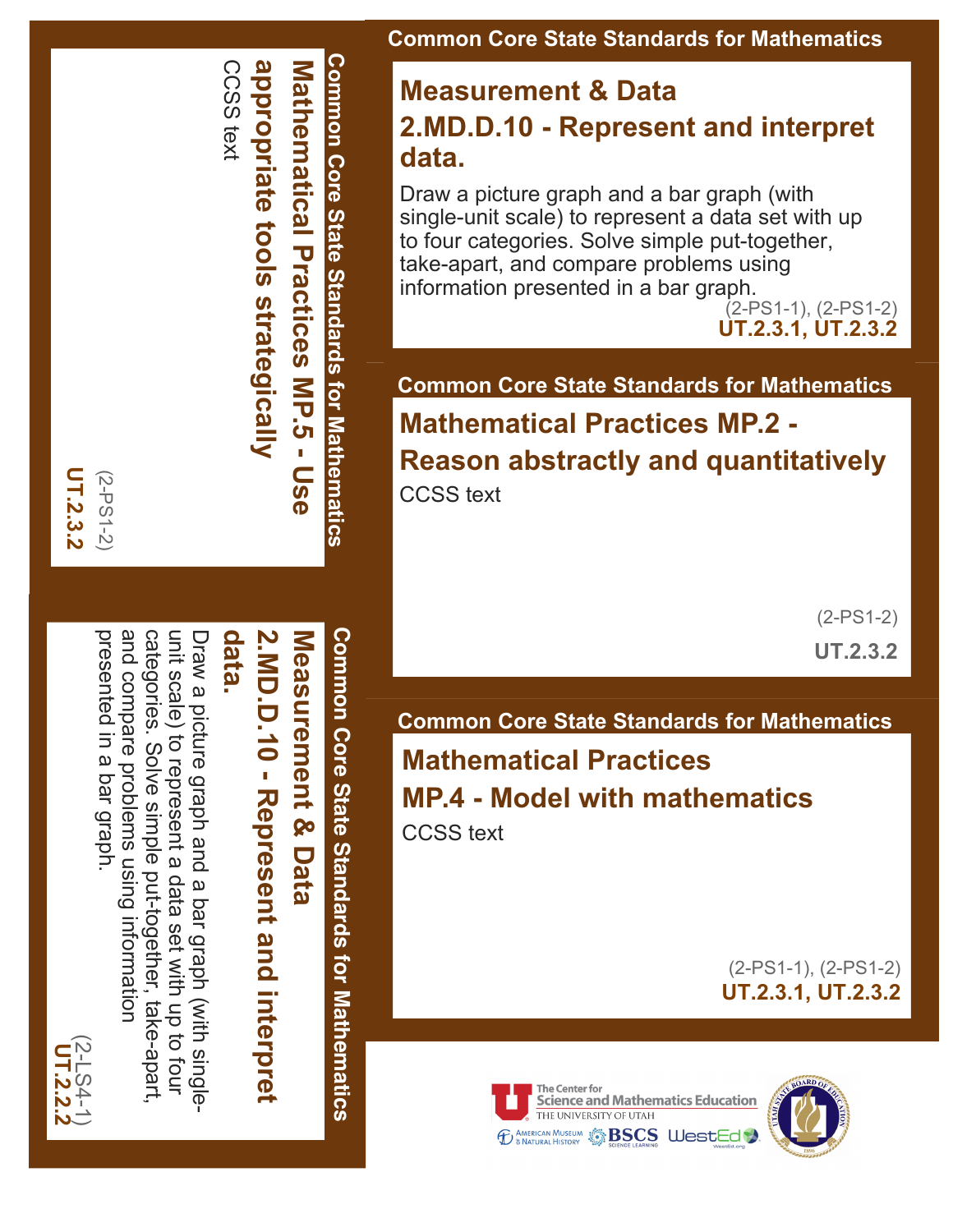

Common Core State Standards for Mathematics **Common Core State Standards for Mathematics** CCSS text CCSS text Reason abstractly and quantitatively **MP.2 MP.2 Practices MP.2 Reason abstractly and quantitatively Mathematical Practices**

**DCI: Biological Evolution: Unity and Diversity**

#### **2.LS4.D: Biodiversity and Humans**

There are many different kinds of living things in any area, and they exist in different places on land and in water.

> $(2-LS4-1)$ **UT.2.2.2**

#### **Performance Expectation**

**UT.2.2.2 Plan and carry out an investigation of the structure and function of plant and animal parts in different habitats. Emphasize how different plants and animals have different structures to survive in their habitat. Examples could include the shallow roots of a cactus in the desert or the seasonal changes in the fur coat of a wolf.** 

For Clarification Statements and Assessment<br>Boundaries, see NGSS, 2-LS4-1 Boundaries, see NGSS.

#### **Science and Engineering Practice**

#### **Planning and Carrying Out Investigations**

Planning and carrying out investigations to answer questions or test solutions to problems in K–2 builds on prior experiences and progresses to simple investigations, based on fair tests, which provide data to support explanations or design solutions.Make observations (firsthand or from media) to collect data which can be used to make comparisons. (2-LS4-1)

**UT.2.2.2**





 $(2-ESS2-1), (2-ESS2-2)$ (2ESS21), (2ESS22) UT.2.1.1, UT.2.1.3 **UT.2.1.1, UT.2.1.3**

**UT.2.1.1**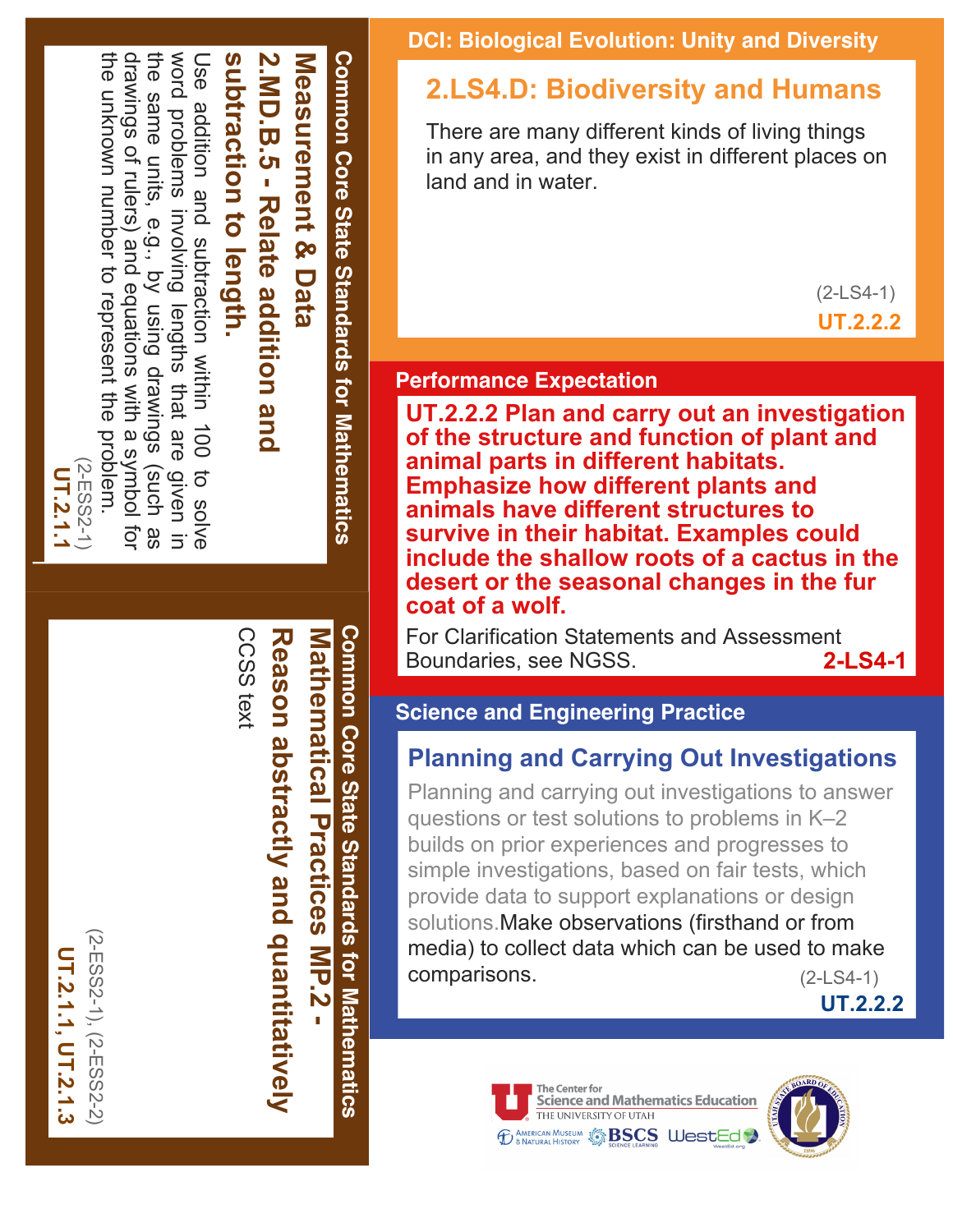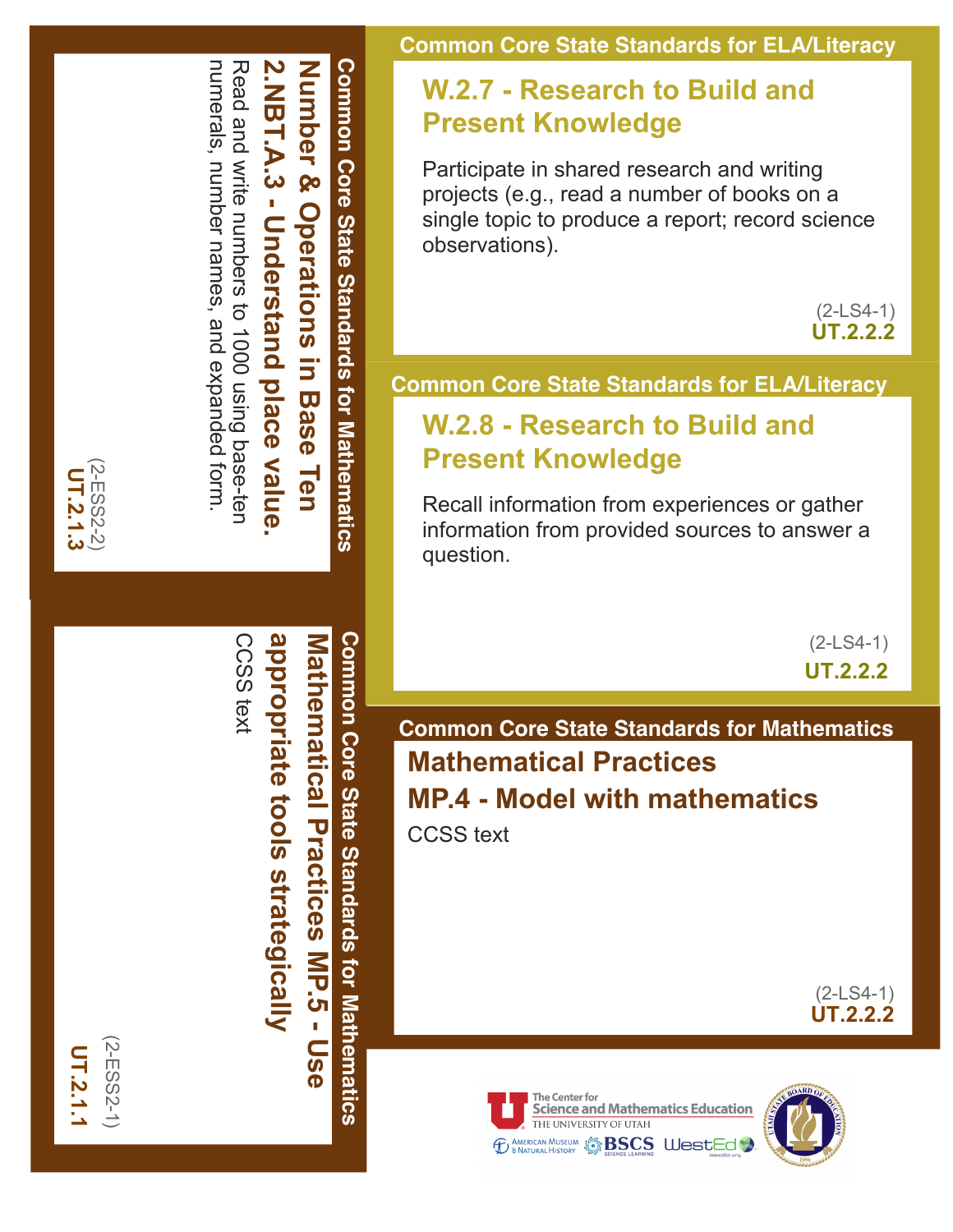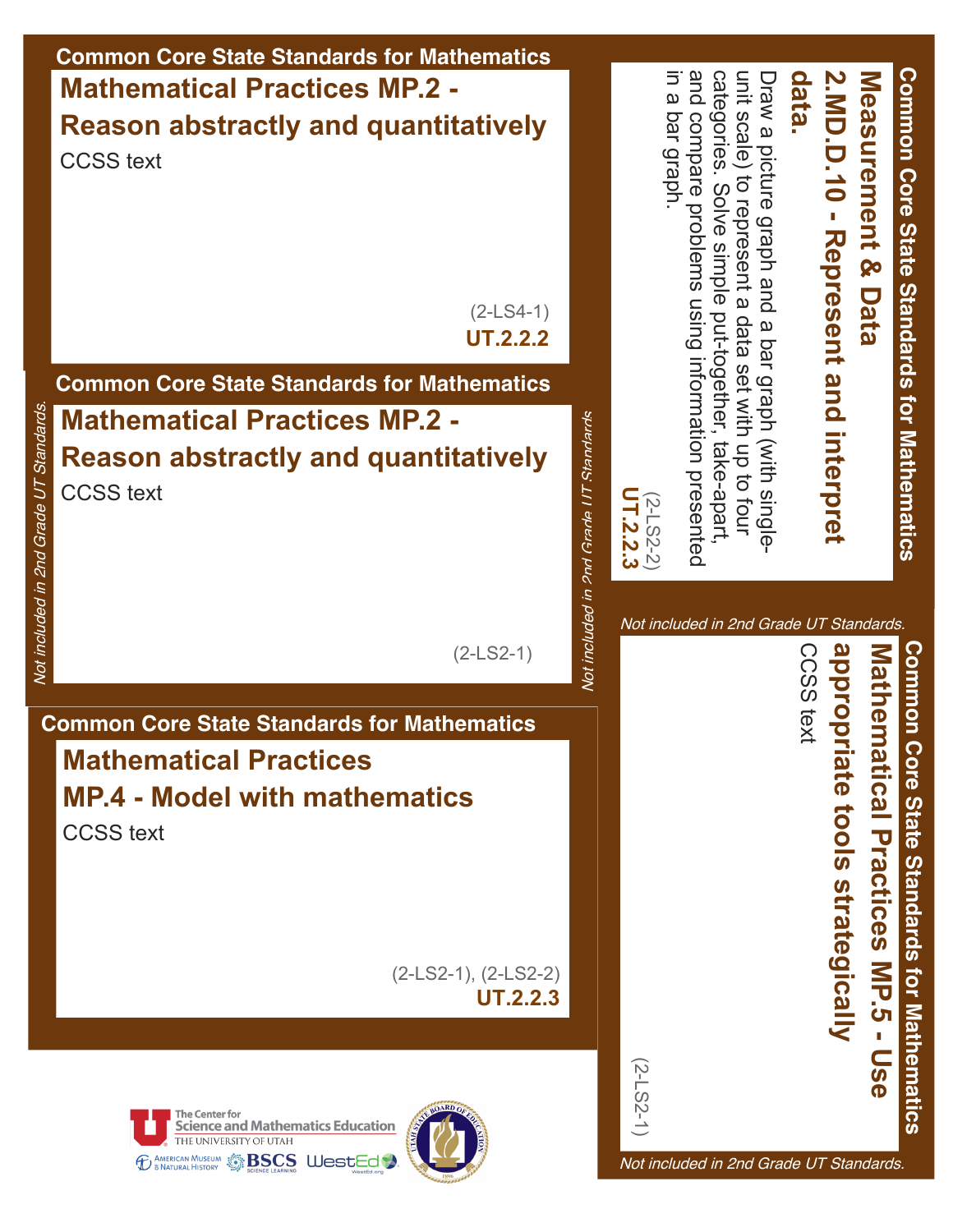#### **Performance Expectation**

**UT.2.1.3 Design solutions to slow or prevent wind or water from changing the shape of land. Define the problem by asking questions and gathering information, convey designs through sketches, drawings, or physical models, and compare and test designs. Examples of solutions could include retaining walls, dikes, windbreaks, shrubs, trees, and grass to hold back wind, water, and land.** 

For Clarification Statements and Assessment Boundaries, see NGSS.

**2-ESS2-2**

Not included in 2nd Grade UT Standards.

**Vot included in 2nd Grade UT Standards** 

#### **Performance Expectation**

**2ESS23: Obtain information to identify where water is found on Earth and that it can be solid or liquid. Properties: Assess 2-3: Obtain inform<br>
identify where water is<br>
Earth and that it can be<br>
liquid.<br>
Clarification Statement: None.<br>
Assessment Boundary: None.<br>
Let us a sessment Boundary: None.** 

**Clarification Statement:** None.

#### **Crosscutting Concept**

#### **Patterns**

Patterns in the natural world can be observed.

(2ESS22), (2ESS23) **UT.2.1.3**





and designing solutions evidence-based accounts of natural phenomenor Compare multiple solutions to a problem. (2-ESS2-1) Compare multiple solutions to a problem. and designing solutions. evidence-based accounts of natural phenomenon to the use of evidence and ideas in constructing to the use of evidence and ideas in constructing in K-2 builds on prior experiences and progresses in K–2 buil Constructing explanations and designing solutions Constructing explanations and designing solutions **Designing Solutions Designing** ds on prior experiences and progresses **Solutions** (2ESS21)

# **UT.2.1.1**

progresses to include using and developing Modeling in K-2 builds on prior experiences **Developing and Using Models** models (i.e., diagram, drawing, physical replica models (i.e., diagram, drawing, physical replica, progresses to include using Modeling in K–2 builds on prior experiences and **Developing and Using Models** and developing

how learnen diorama, dramatization, or storyboard) that natural world. Develop a model to represent patterns in the Develop a model to represent patterns in the represent concrete events or design represent concrete events or design solutions dramatization, or storyboard) that solutions. (2ESS22)  $2-E552-2$ 

**UT.2.1.3**

UT.2.1.3

Science and Engineering Practice **Science and Engineering Practice**

**Science and Engineering Practice**

Science and Engineering Practice

**Constructing Explanations and** 

**Constructing Explanations and** 

and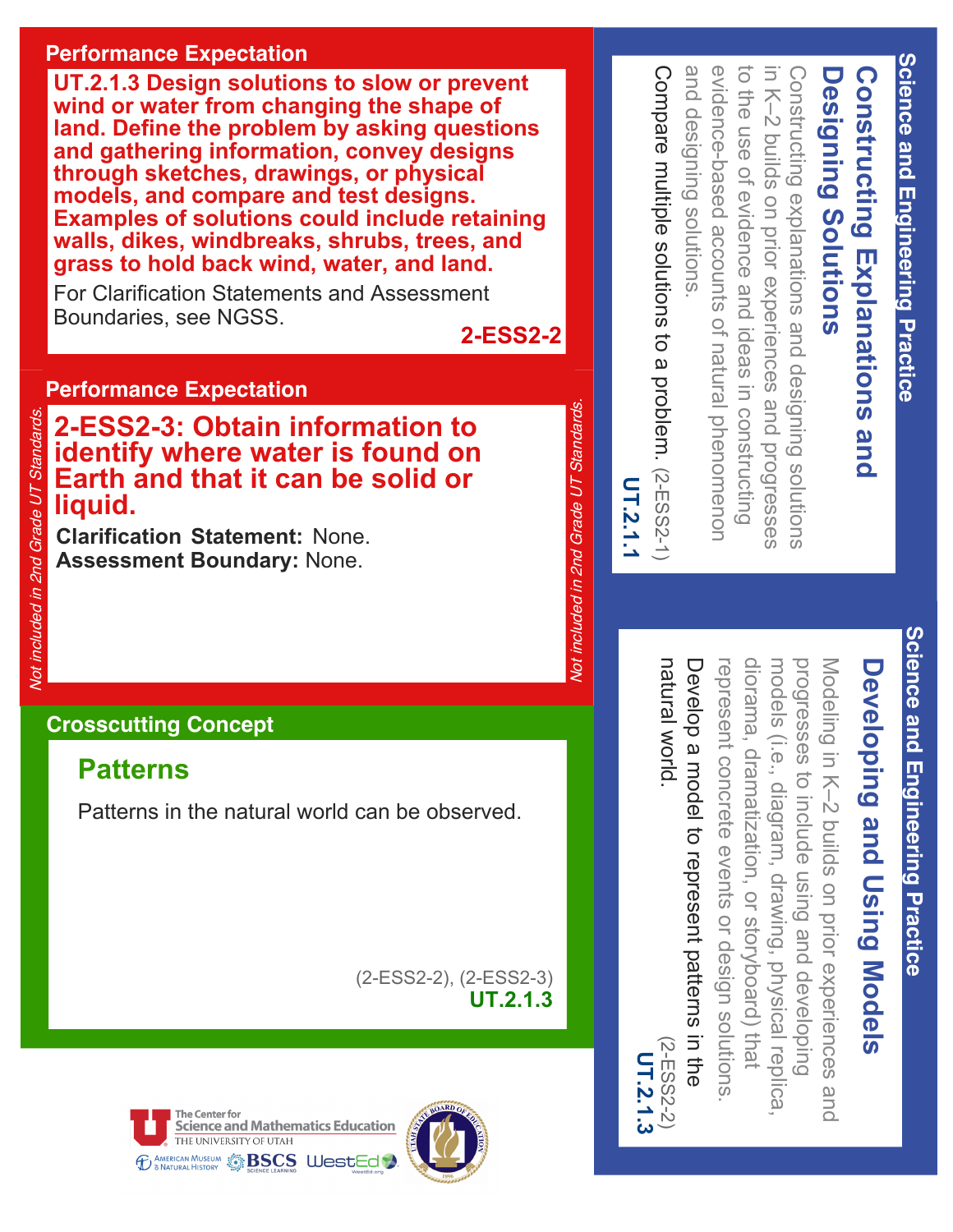#### **Crosscutting Concept**

#### **Stability and Change**

Things may change slowly or rapidly.

 $(2-ESS2-1)$ **UT.2.1.1**

#### **Science and Engineering Practice**

Not included in 2nd Grade UT Standards.

Not included in 2nd Grade UT Standards.

#### **Obtaining, Evaluating, and Communicating Information**

Obtaining, evaluating, and communicating information in K–2 builds on prior experiences and uses observations and texts to communicate new information.Obtain information using various texts, text features (e.g., headings, tables of contents, glossaries, electronic menus, icons), and other media that will be useful in answering a scientific question.

(2ESS23)

#### **Common Core State Standards for Mathematics Mathematical Practices MP.4 Model with mathematics** CCSS text

(2ESS21), (2ESS22) **UT.2.1.1, UT.2.1.3**







Speaking & Listening **Speaking & Listening**

# **SL.2.2 Comprehension and**  SL.2.2 - Comprehension and

## **Collaboration** Collaboration

through other media text read aloud or information presented orally or through other media. text read aloud or Recount or describe key Recount or describe key ideas or details from a information presented orally or ideas or details from a

 $(2-\text{ESS}1-1)$ <br>UT.2.1.2 **UT.2.1.2** (2ESS11)

(2ESS11) **UT.2.1.2**

 $(2-ESS1-1)$ UT.2.1.2

Not included in 2nd Grade UT Standards.

Vot included in 2nd Grade UT Standards.

# **Reading Informational Text Reading Informational Text**

# **RI.2.1 Key Ideas and Details** l.2.1 - Key Ideas and Details

understanding of key details in a text. where, when, why, and how to where, when, why, Ask and answer such questions as who, what Ask and answer such questions as who, what, understanding of key details in a text. and how to demonstrate demonstrate

> **Common Core State Standards for ELA/Literacy** Common Core State Standards for ELA/Literac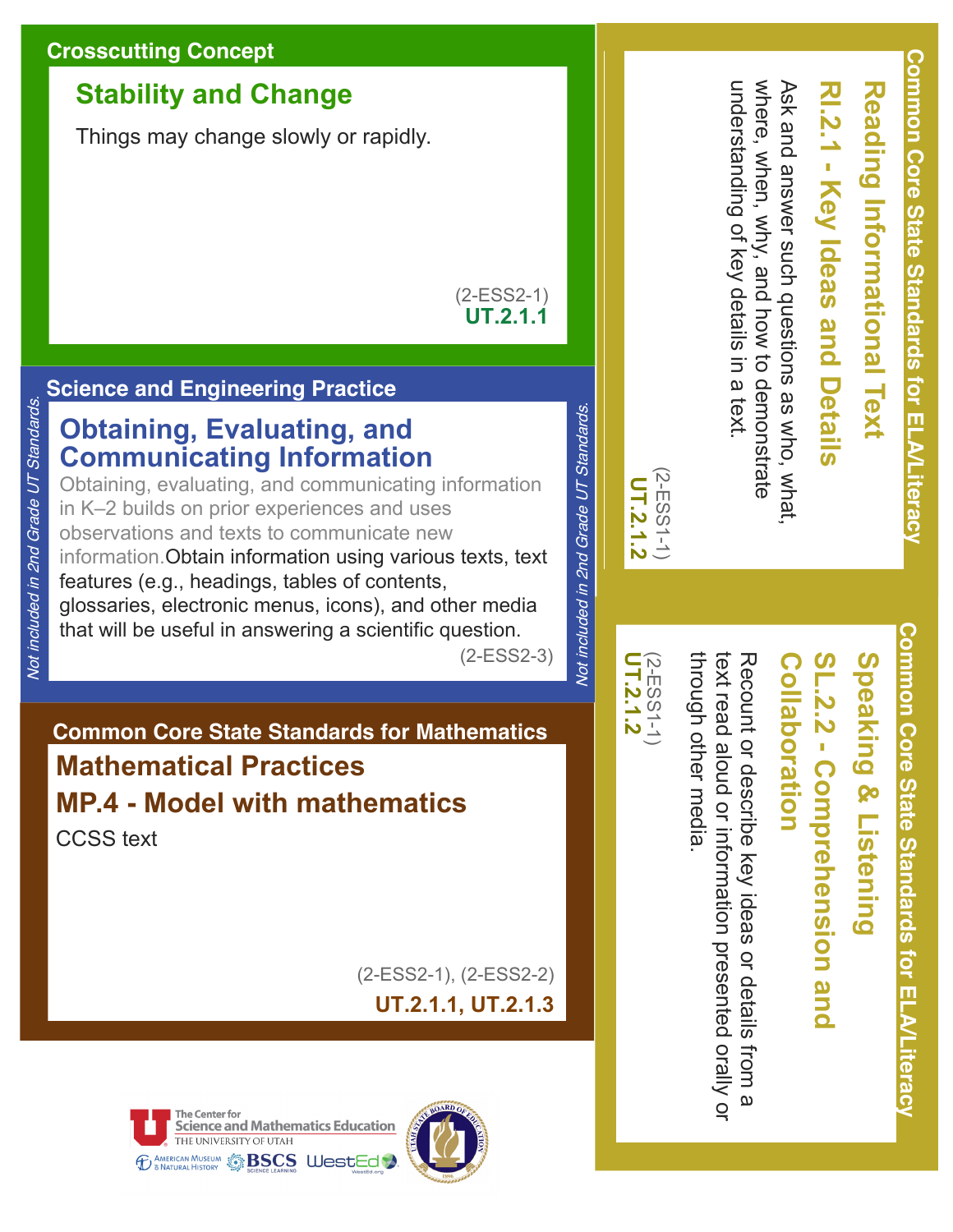

variety of digital tools to produce writing, including in collaboration with peers writing, including in collaboration with peers. variety of digital tools With guidance and support from adults, use a With guidance and support from adults, use to produce and publish and holish  $\overline{\omega}$ 

**W.2.6 - Production and W.2.6 Production and Distribution of Writing Distribution of Writing**

**Common Core State Standards for ELA/Literacy**

Common Core State Standards for ELA/Literacy

Describe the connection between a series of Describe the connection between a series of

# **RI.2.3 Key Ideas and Details** RI.2.3 - Key Ideas and Details

steps in technical procedures in a text.

steps in technical procedures in a text.

(2-ESS11) **UT.2.1.2**

historical events, scientific ideas or concepts, or

historical events, scientific ideas or concepts, or

**Reading Informational Text Reading Informational Text**

**Common Core State Standards for ELA/Literacy**

Common Core State Standards for ELA/Literacy

**Common Core State Standards for ELA/Literacy**

#### **W.2.7 Research to Build and Present Knowledge**

Participate in shared research and writing projects (e.g., read a number of books on a single topic to produce a report; record science observations).

> $(2-ESS1-1)$ **UT.2.1.2**

#### **Common Core State Standards for ELA/Literacy**

#### **W.2.8 Research to Build and Present Knowledge**

Recall information from experiences or gather information from provided sources to answer a question.

> $(2-ESS1-1)$ **UT.2.1.2**

**Common Core State Standards for Mathematics Number & Operations in Base Ten 2.NBT.A Understand place value.**

Understand place value.

 $(2-ESS1-1)$ **UT.2.1.2**



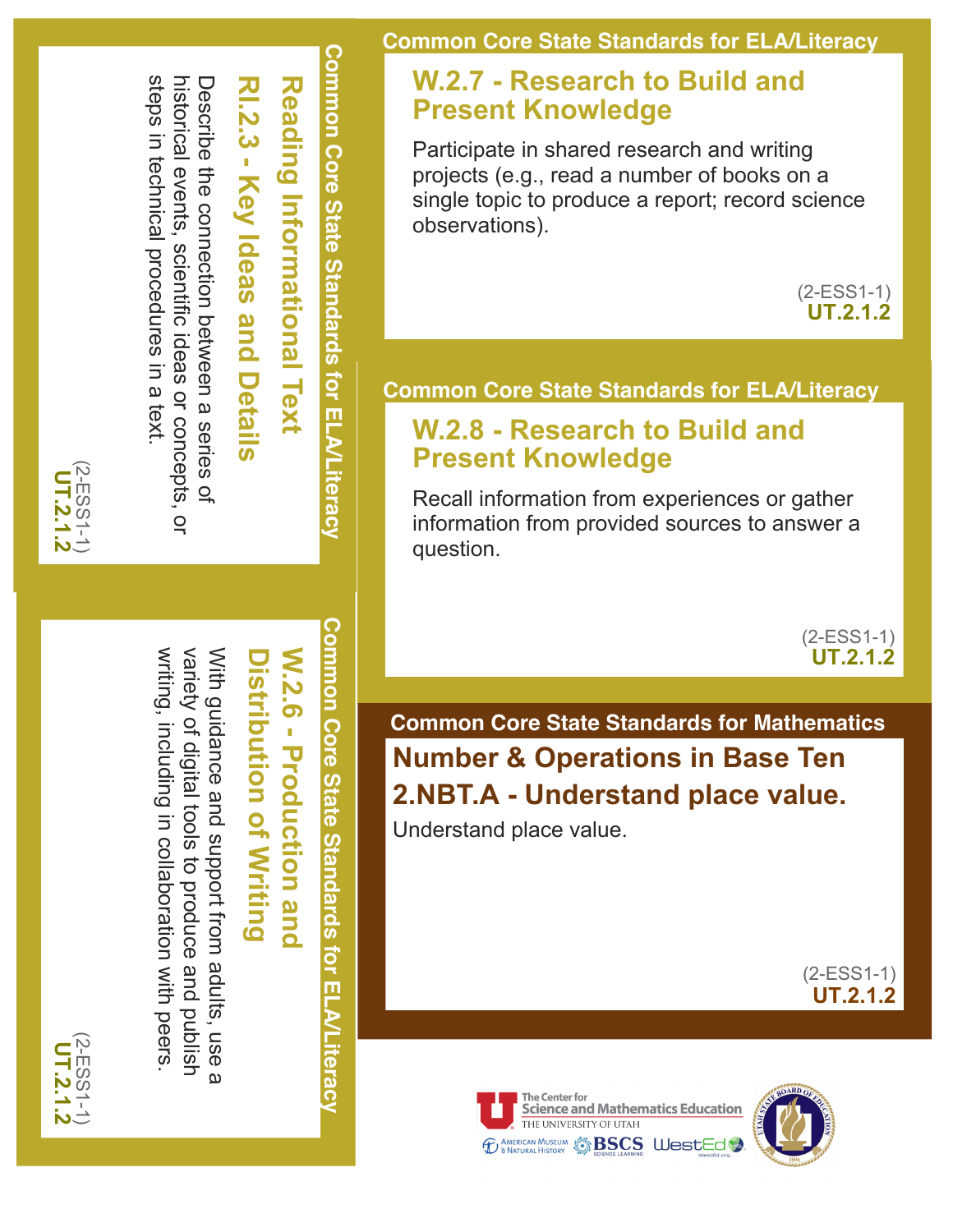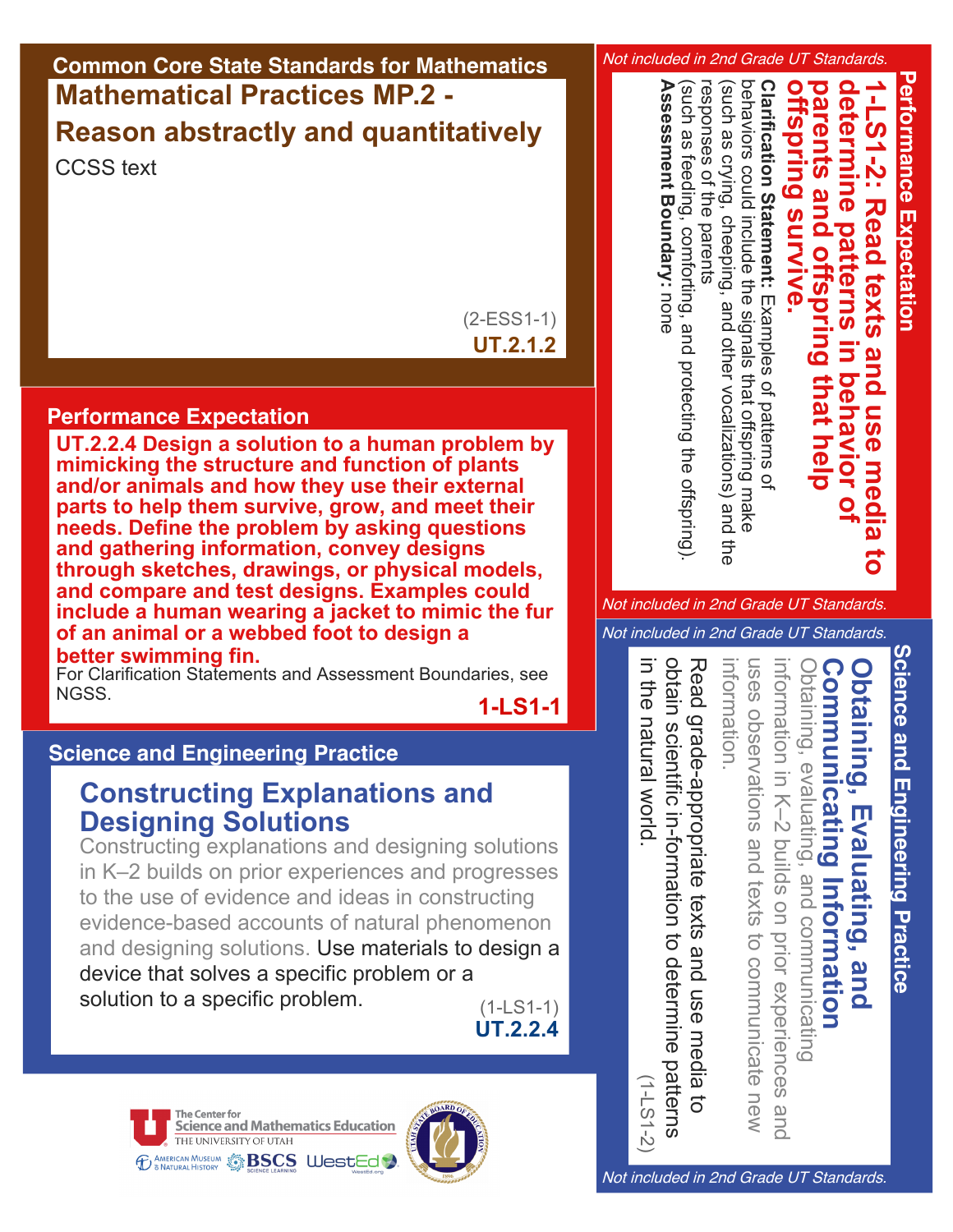

**Continued Maria & BSCS Webster Control &** The Center for<br>**Science and Mathematics Education**<br>THE UNIVERSITY OF UTAH